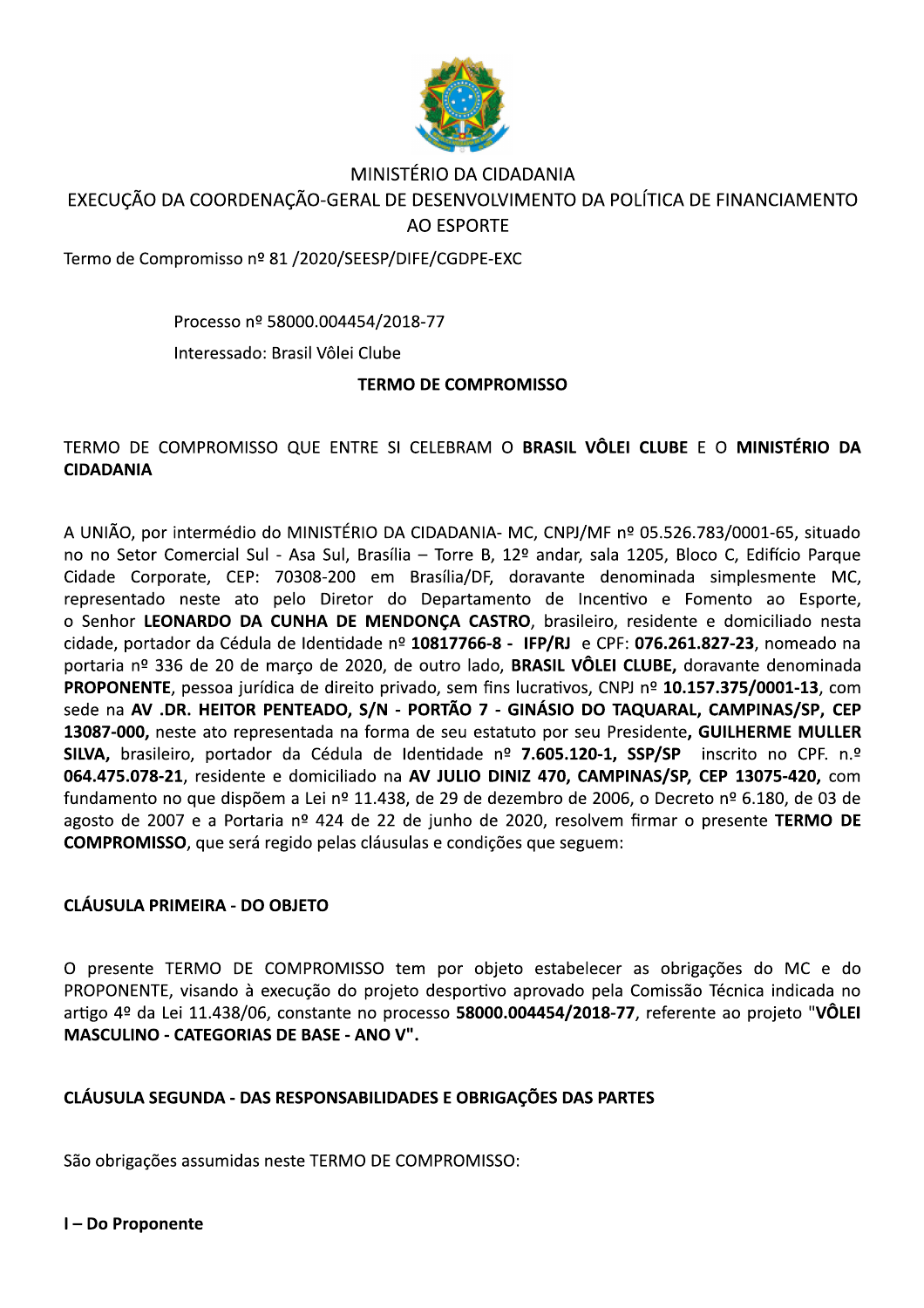a) promover a execução do objeto do projeto na forma e prazos estabelecidos neste Termo e na legislação de regência da matéria;

b) observar os princípios da impessoalidade, moralidade e economicidade na execução do projeto;

c) aplicar os recursos captados exclusivamente na consecução do objeto, sob pena de sujeitar-se às sanções previstas no artigo 35 do decreto 6.180/07 e demais sanções penais e administrativas cabíveis;

d) permitir e facilitar ao MC, ou a quem este indicar, e ainda aos órgãos de controle interno e externo aos quais esteja subordinado ao MC, a qualquer tempo e lugar, a todos os atos e fatos relacionados direta ou indiretamente com o instrumento pactuado, o acesso a toda documentação, dependências e locais do projeto, bem como atender às solicitações de informações, reparos, alterações, substituições ou regularizações de situações apontadas, no prazo estabelecido;

e) submeter os pedidos de alteração do projeto ao MC;

f) informar imediatamente os eventos que dificultem ou interrompam o curso normal da execução do projeto na forma aprovada;

g) elaborar as prestações de contas observando as disposições contidas na Lei 11.438/06, Decreto 6.180/07 e demais atos normativos do MC que versarem sobre a Lei de Incentivo ao Esporte;

h) devolver, após findada a vigência do presente Termo de Compromisso, o saldo dos recursos captados e não aplicados no projeto, mediante depósito à conta única da União, monetariamente atualizado caso o recolhimento ocorra após 30 (trinta) dias do encerramento da vigência;

i) comunicar previamente o Departamento de Incentivo e Fomento ao Esporte quando da intenção de transferir recursos remanescentes da execução do projeto, observando o prazo de 120 (cento e vinte) dias, nos termos do no art. 60, §2º, da Portaria nº 424 de 22 de junho de 2020;

j) proceder, na divulgação das atividades, bens ou serviços resultantes do projeto, às disposições contidas no artigo nº 94 da Portaria nº 424 de 22 de junho de 2020;

K) manter os recursos captados, a partir da sua disponibilização, aplicados no mercado financeiro em fundo de investimento lastreado por títulos públicos federais;

k.1) os recursos oriundos da aplicação somente serão utilizados nas ações já previstas no projeto aprovado, devendo o proponente justificar na prestação de contas a ação escolhida, tendo como critério a obtenção do melhor resultado para a execução do projeto;

k.2) os recursos da aplicação não poderão ser empregados em ações de despesas administrativas (art. 11 do Decreto 6.180/07), despesas de elaboração e captação de recursos (art. 29 §3º da Portaria nº 424/2020), bem como para pagamento de pessoal, salvo quando devidamente fundamentado pelo proponente, que deverá solicitar autorização do MC;

I) se estiver enquadrado no artigo 4º, da Portaria nº 424/2020, disponibilizar login e senha de consulta ao MC.

m) garantir o cumprimento do artigo 16 do Decreto 6.180/2007, com vistas a proporcionar condições de acessibilidade a pessoas idosas e portadoras de deficiência;

n) não realizar despesas em data anterior ou posterior à vigência do presente Termo de Compromisso;

o) autorizar a instituição financeira, em caráter irrevogável e irretratável, a cumprir as determinações do MC relativas às movimentações financeiras das contas correntes a que se refere o artigo nº 22 da Portaria nº 424/2020;

p) observar a Portaria nº 424/2020 para a aquisição e contratação de serviços pelo proponente.

#### II - Do Ministério da Cidadania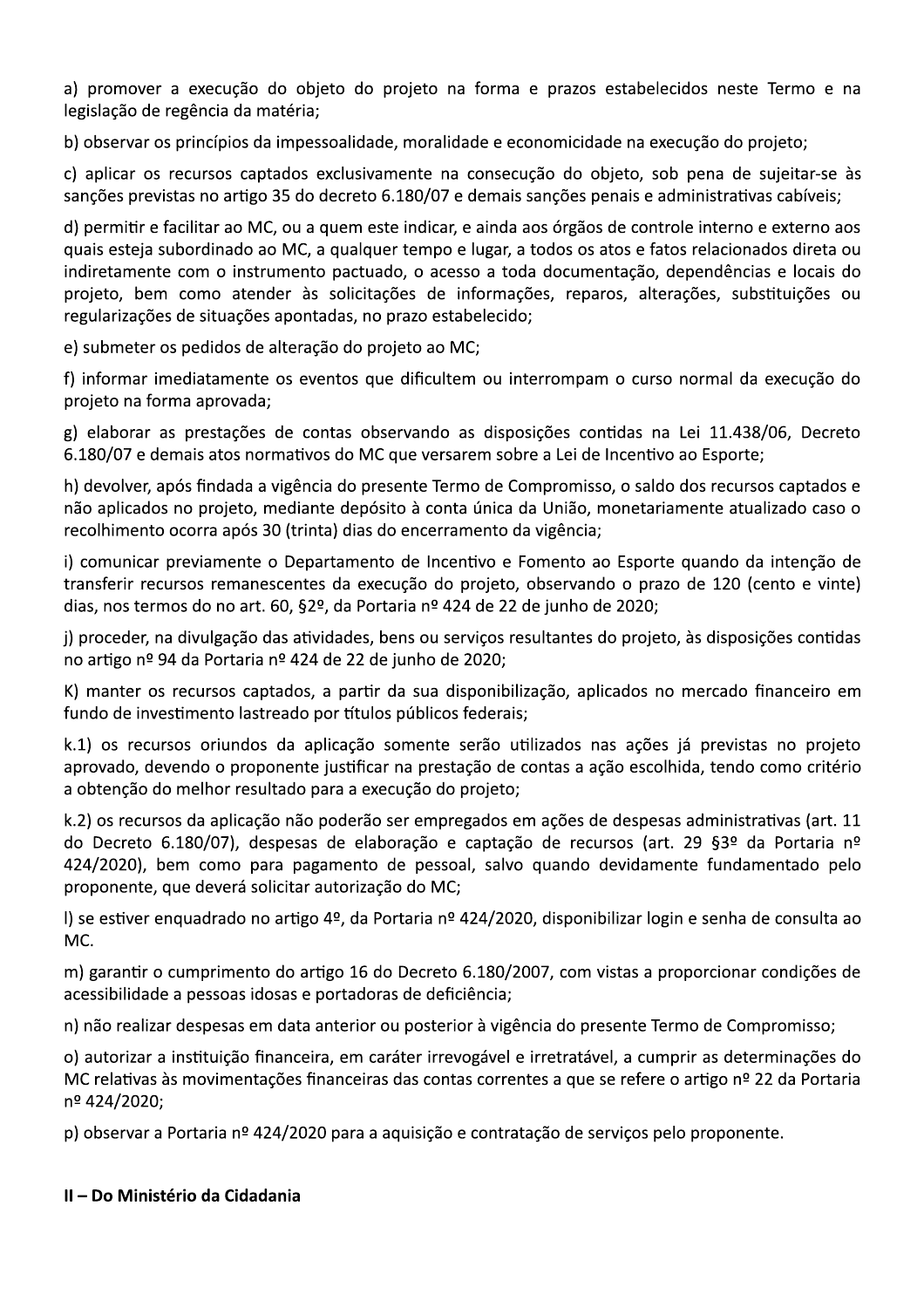a) acompanhar e monitorar a execução do projeto aprovado;

b) abrir as contas correntes bancárias específicas, nos termos da Portaria nº 424/2020;

c) desbloquear os recursos financeiros da conta bloqueada, de acordo com a execução do projeto aprovado;

d) inscrever o Proponente como inadimplente no Sistema de Administração Financeira do Governo Federal - SIAFI, quando houver atraso injustificado na entrega da prestação de contas final, e também na hipótese de a prestação de contas não ser aprovadas e exauridas todas as providências cabíveis;

e) instaurar a competente Tomada de Contas Especial, nos casos previstos na Portaria nº 424/2020.

## CLÁUSULA TERCEIRA - DA VIGÊNCIA E DA PRORROGAÇÃO

A vigência deste TERMO DE COMPROMISSO iniciará a partir da data de sua assinatura e findará em 04/03/2021, podendo ser prorrogada, por até duas vezes mediante Termo Aditivo, conforme previsto no artigo nº 58 da Portaria nº 424/2020.

Subcláusula Única - para cumprimento da execução do projeto, o PROPONENTE poderá solicitar ao MC a prorrogação da vigência, no prazo mínimo de 30 dias antes do término da vigência.

## **CLÁUSULA QUARTA - DOS RECURSOS FINANCEIROS**

Para implementação do projeto aprovado pela Comissão Técnica, constante no processo 58000.004454/2018-77, foram captados os recursos financeiros no valor total de R\$ 200.999,24 (duzentos mil novecentos e noventa e nove reais e vinte e quatro centavos), já depositados na conta específica, que será desbloqueada de acordo com a autorização do MC.

## **CLÁUSULA QUINTA - DAS PRESTAÇÕES DE CONTAS**

O Proponente deverá apresentar as prestações de contas ao MC, de acordo com os prazos estipulados, acompanhadas dos documentos exigidos pela Portaria nº 424/2020.

Subcláusula Primeira – Os originais dos documentos comprobatórios das receitas e despesas deverão ser arquivados na sede do Proponente por, no mínimo, dez anos, após a aprovação da prestação de contas, permanecendo à disposição do MC e demais órgãos de controle interno e externo, quando necessário.

Subcláusula Segunda - O MC poderá designar funcionários para efetuar inspeção ao tomar conhecimento de qualquer irregularidade ou ilegalidade na utilização dos recursos ou bens de origem da Lei de Incentivo ao Esporte, devendo o Proponente atender as solicitações necessárias ao cumprimento da diligência, sob pena de suspensão da execução do projeto.

## **CLÁUSULA SEXTA - DA RESCISÃO**

Constituem motivos para rescisão deste Termo de Compromisso:

a) o inadimplemento de qualquer das cláusulas pactuadas;

b) constatação, a qualquer tempo, de falsidade ou incorreção de informação em qualquer documento apresentado; e

c) a verificação de qualquer circunstância que enseje a instauração de tomada de contas especial.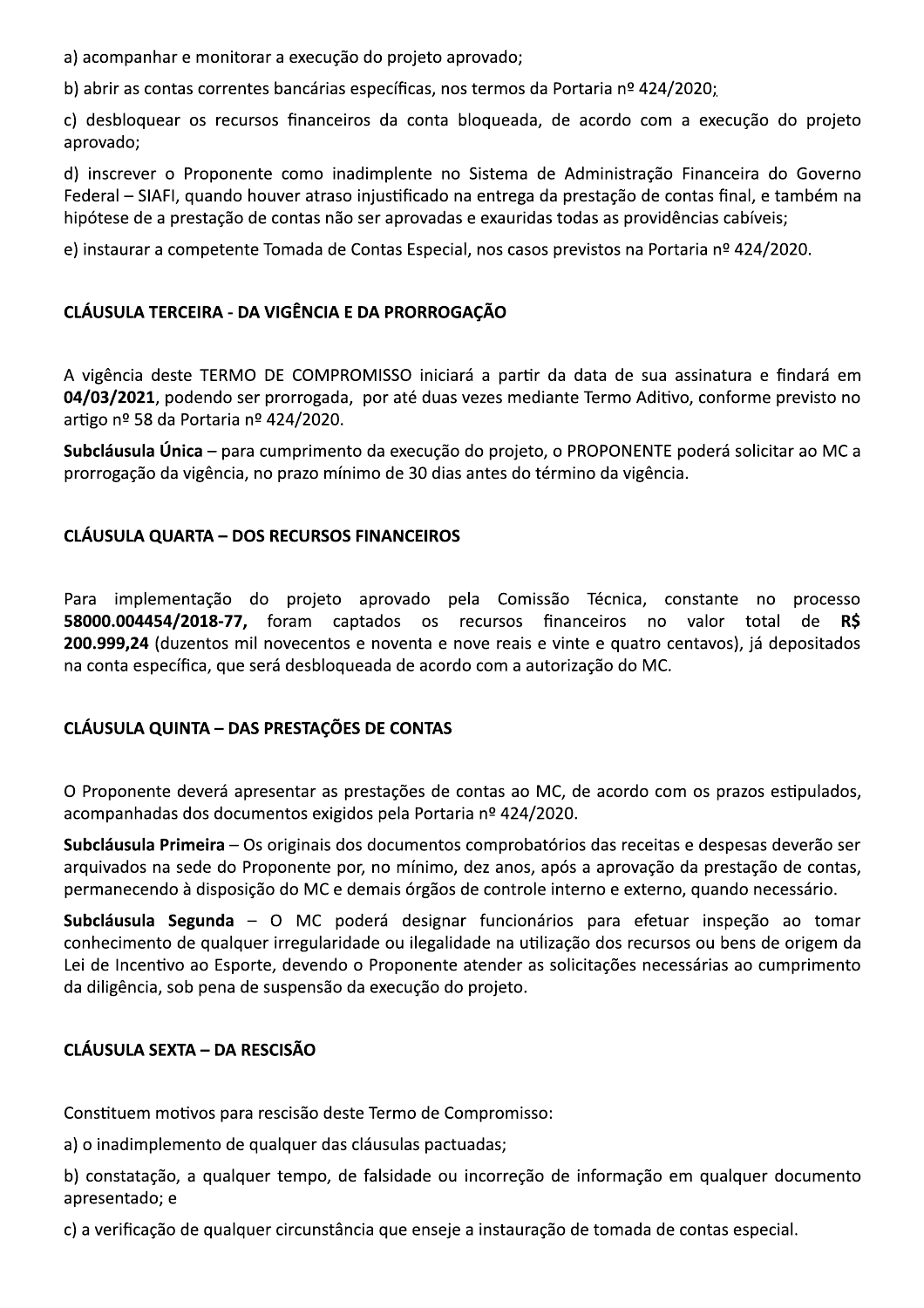## **CLÁUSULA SÉTIMA - DOS BENS REMANESCENTES**

No tocante aos bens remanescentes, a transferência será automática para que o Proponente possa dar continuidade ao objeto do presente Termo de Compromisso. Em caso contrário, o Proponente deverá manifestar-se, expressamente, quanto a sua destinação à entidade congênere, submetendo-a ao DIFE para análise, nos seguintes termos:

a) proponente pessoa jurídica de direito público - aplicam-se as normas relativas às transferências de recursos da União mediante convênios e contratos de repasse;

b) proponente pessoa jurídica de direito privado sem fins lucrativos – aplicam-se as normas relativas ao novo regime jurídico das parcerias entre a Administração Pública e as organizações da sociedade civil fixadas pela Lei nº 13.019, de 2014, e o seu decreto regulamentador.

#### **CLÁUSULA OITAVA - DO FORO**

Fica eleito o foro da Justiça Federal, Seção Judiciária de Brasília-DF, para dirimir qualquer dúvida ou solucionar questões que não possam ser resolvidas administrativamente, observando-se, entretanto, a legislação de regência para os casos específicos.

E, por estarem assim, justas e acordadas, firmam as partes o presente TERMO DE COMPROMISSO em 2 (duas) vias de igual teor e forma e para os mesmos fins de direito, na presenca das testemunhas abaixo qualificadas.

#### **LEONARDO DA CUNHA DE MENDONÇA CASTRO**

Diretor do Departamento de Incentivo e Fomento ao Esporte

Secretaria Especial do Esporte

Ministério da Cidadania

# **GUILHERME MULLER SILVA**

Presidente Brasil Vôlei Clube

**TESTEMUNHAS:** 

NOME: Amanda Menezes de Andrade Ribeiro **ENDEREÇO: MC** CPF Nº: 934.851.311-72

NOME: Luara Carneiro de Souza **ENDEREÇO: MC** CPF Nº: 109.891.736-74



Documento assinado eletronicamente por GUILHERME MULLER SILVA, Usuário Externo, em 31/07/2020, às 14:55, conforme horário oficial de Brasília, com fundamento no art. 10, inciso II, da Portaria nº 390/2015 do Ministério do Desenvolvimento Social.

Documento assinado eletronicamente por Luara Carneiro de Souza, Chefe de Divisão de Avaliação, em 04/08/2020, às 16:52, conforme horário oficial de Brasília, com fundamento no art. 10, inciso II,